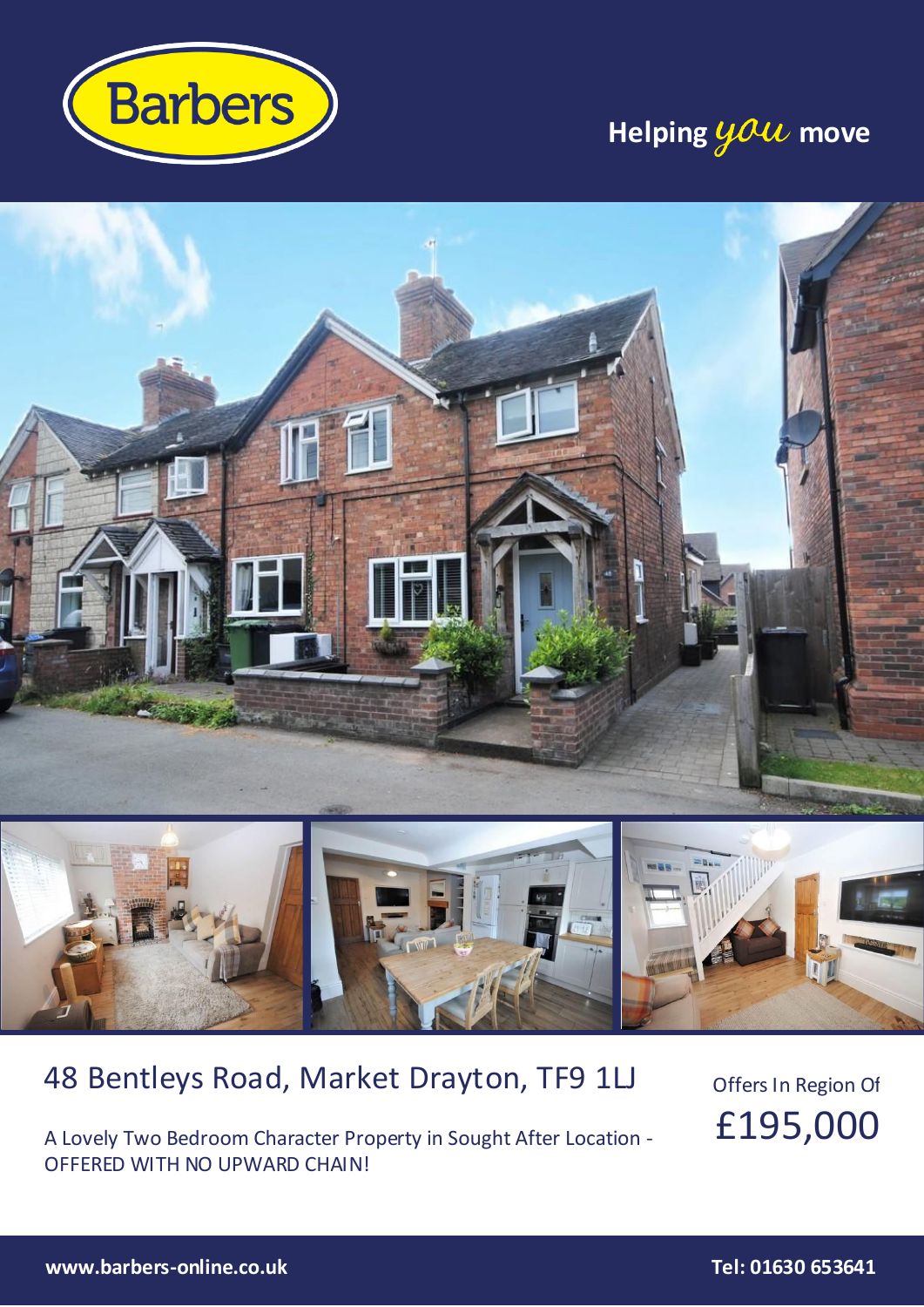### 48 Bentleys Road Market Drayton, TF9 1LJ

# **Helping you move**

#### **Overview**

 A Charming Period End Terraced House • In Popular & Attractive Location Offered with No Upward Chain Spacious Lounge • Impressive Open Plan Dining Kitchen with Sitting Area Two Bedrooms • Bathroom, Off Road Parking Rear Garden with Patio & Shed EPC Rating - D



### **Brief Description**

As you enter via the front Porch you will find a generous Lounge with feature fireplace and an impressive Open Plan Dining Kitchen/Sitting Room with a lovely log burning feature fireplace. On the first floor there are two good-size Bedrooms and a Bathroom.

There is on road Parking at the front of the property. Externally there is an attractive and easily maintained rear Garden with a Patio area and artificial lawn. There is also a useful shed and access via a rear gate which leads to the off-road parking for one car.

### **Location**

Staffordshire/Cheshire borders.

still held every Wednesday.

The Shropshire Union Canal runs through the town and Market Drayton offers a wide variety of amenities such as schools, specialist and high street shops, supermarkets and health and leisure facilities. The larger centres of Newcastle-under-Lyme, Stoke-on-Trent, Crewe, Stafford, Telford and Shrewsbury  $\vert$ ENERGY PERFORMANCE CERTIFICATE CERTIFICATE CERTIFICATE THE full energy performance certificate (EPC) is available for this property upon the full energy performance.

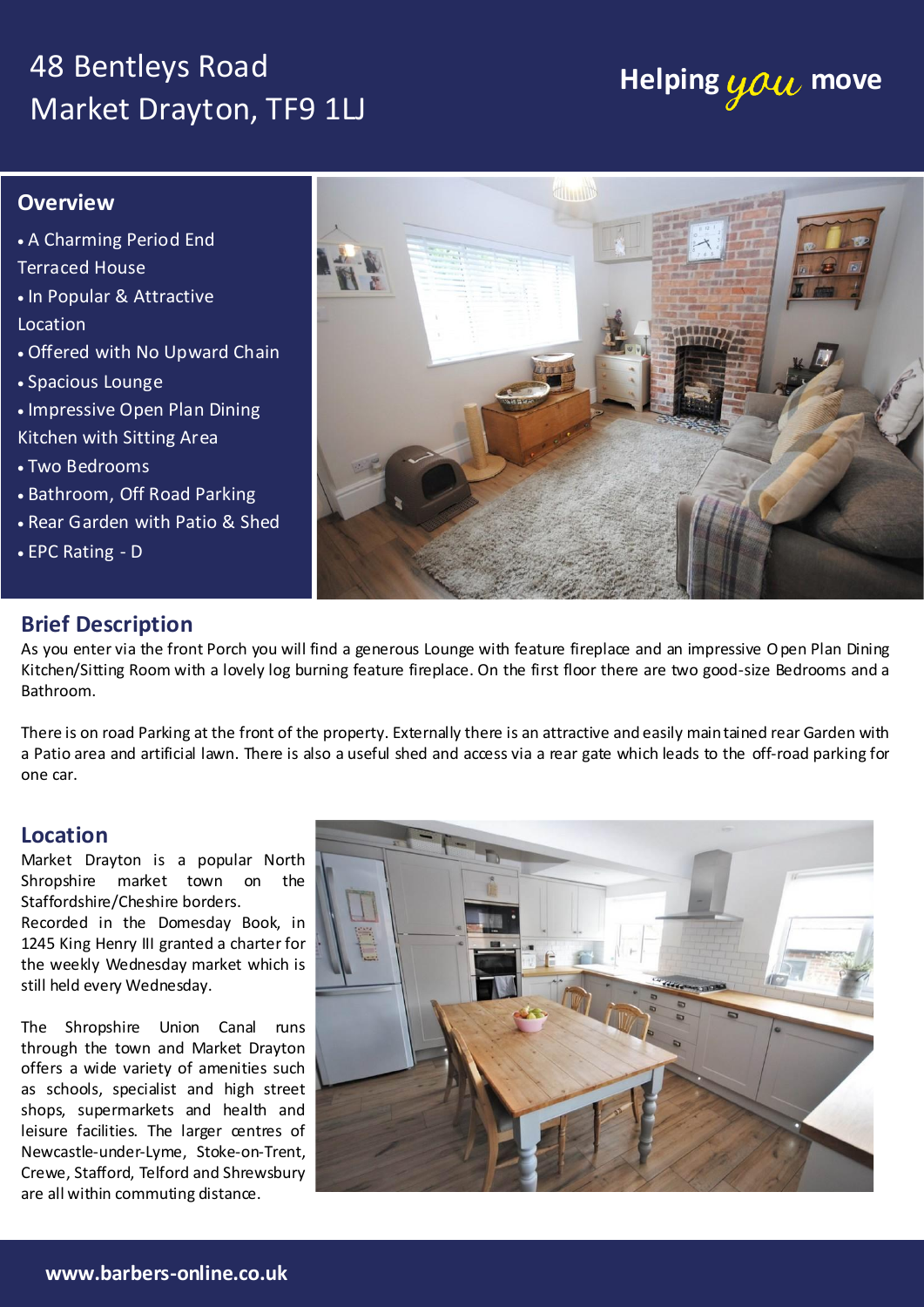## **Your Local Property Experts 01630 653641**



#### **Useful Information**

**TO VIEW THIS PROPERTY:** Please contact our Market Drayton Office, Tower House, Maer Lane, Market Drayton, Shropshire, TF9 3SH on 01630 653641 or Email to:

[marketdrayton@barbers-online.co.uk](mailto:marketdrayton@barbers-online.co.uk)

**SERVICES:** We are advised that all mains services with gas central heating are available. Barbers have not tested any apparatus, equipment, fittings etc., or services to this property so cannot confirm that they are in working order or fit for the purpose. A buyer is recommended to obtain confirmation from their Surveyor or Solicitor.

**LOCAL AUTHORITY:** Shropshire Council, Shirehall, Shrewsbury, SY2 6ND. Tel: 0345 678 9002





**Travis Perkins** Market Dravtor Market Drayton Market ORarhers Draytor Rugby<br>Football Club  $\bigoplus$  4 min  $\bigoplus_{1,3}$  5 min Market Swimming &  $\bigoplus_{1.4}$  5 min -Drayton Eats LITTLE DRAYTON 48 Bentleys Road O DALELANDS qurt & Desserts Costcutter<sup>1</sup> Salisbury Hill Woodland

**DIRECTIONS:** From our Office on Maer Lane turn left and then right at the mini roundabout, and then left on Prospect Road. Keep on Prospect Road and then bear left on Alexandra Road, right on Shrewsbury Road and after 0.4 miles turn left on Bentleys Road where the property can be identified by our For Sale sign.

**PROPERTY INFORMATION:** We believe this information to be accurate, but it cannot be guaranteed. The fixtures, fittings, appliances and mains services have not been tested. If there is any point which is of particular importance, please obtain professional confirmation. All measurements quoted are approximate. These particulars do not constitute a contract or part of a contract.

**AML REGULATIONS:** To ensure compliance with the latest Anti Money Laundering Regulations all intending purchasers must produce identification documents prior to the issue of sale confirmation. To avoid delays in the buying process please provide the required documents as soon as possible.